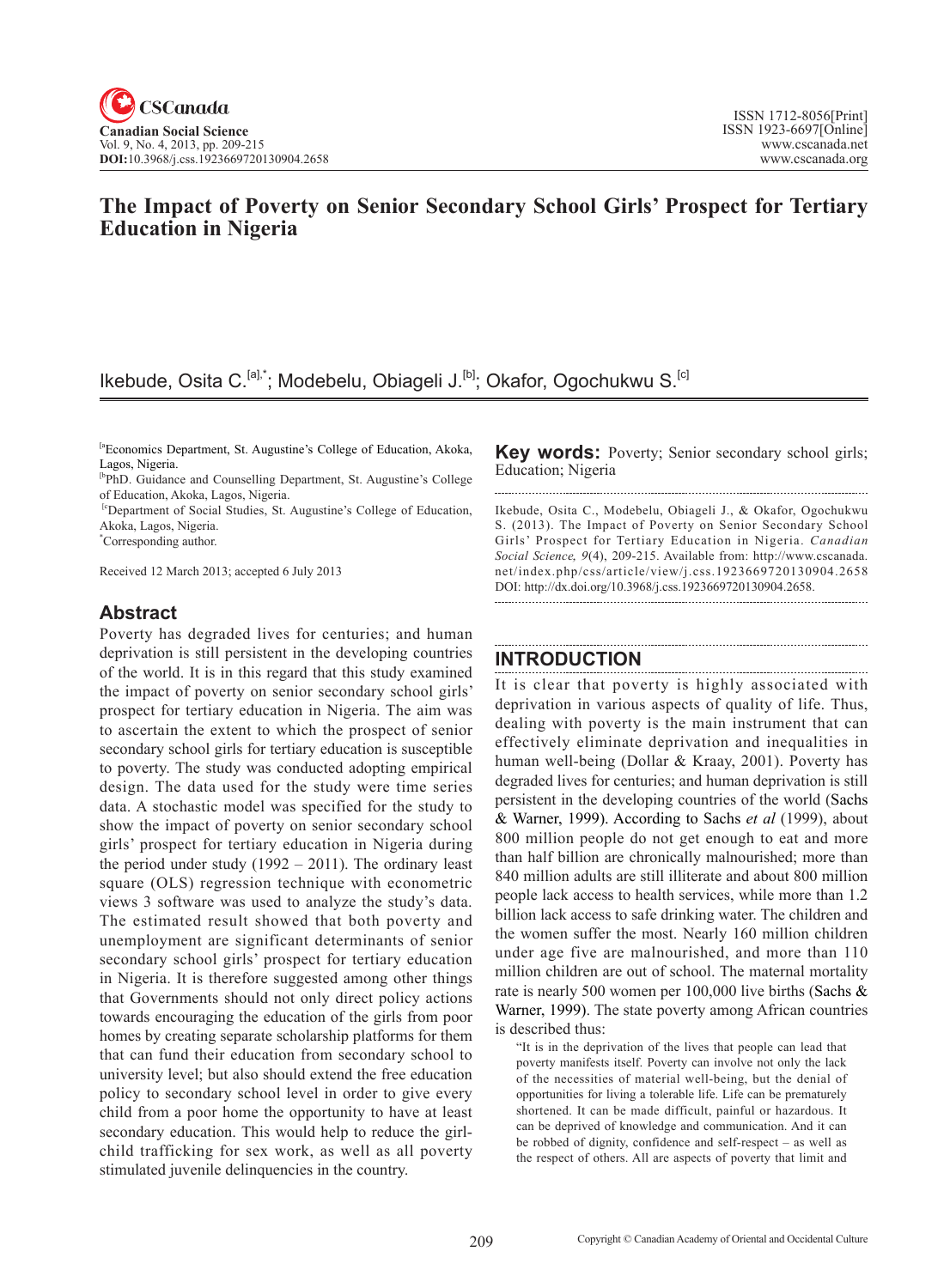blight the lives of many millions in the world today." (Human Development Report, 1997)

Poverty is an issue that more and more of our nation's children are coming face to face with. The price that children of poverty must pay is unbelievably high. Each year, increasing numbers of children are entering schools with needs from circumstances, such as poverty, that schools are not prepared to meet. Conditions required for families to be successful are often lacking in the environment of poverty: stability, security, emotionally positive time together, access to basic resources, and a strong shared belief system. Thus, family relationships suffer when individuals live in poverty. Parents exhibit less capacity to be supportive and consistent in their parenting, provide less vocal and emotional stimulation, are less responsive to their children's needs and model less sophisticated language. Parenting style is more punitive and coercive and less consistent (Kaiser & Delaney, 1996). Overall, parental support and involvement in school activities is lower among poor parents. This does not necessarily indicate a lack of interest. It reflects issues related to poverty such as time (especially if they work shifts or more than one job), availability and affordability of child care and/or transportation, as well as possible negative personal experiences between the parent and his or her own school when growing up (Kaiser and Delaney, 1996).

Children from low socioeconomic status live in environments with social conditions over which they have little control. It is not their choice where they live. It is not their choice that their parent may be unemployed or disabled. It was not their choice to be born into poverty. They often have the feeling they want or need to escape this environment and do better; but they feel they have no control over the nature and quality of their lives (Brophy, 1998; Bandura, 2001).

In Nigeria, the poor, which constitute the majority, are left on their own to contend for survival. Poverty stares them on, in the faces and their children are made to manage scrappy educational programmes and in most cases not at all. To support their families' survival as well as their education, such children are most times abused and made to engage in different forms of economic activities (Ebigbo, 1993). The quality of life of the poor in Nigeria is very low and this is currently linked with different factors varying from poor governance and high level of corruption, high unemployment, feeble education system to impotent manufacturing sector and productivity (Nwangwu, 2000).

Quality of life suggests a balance between resources and the proportion of it being made available to the people. When majority of the people lack basic amenities of life they are described as poor, with an assumption that where there is a high or good quality of life, there is likelihood of a balance between population and available resources. This is allied to optimum and balanced population in the sense that it confers a balanced and proportional weight between the number of people and the available resources (Phillip-Ogoh, 2000). The peculiar unplanned population of most developing countries has created serious problem associated with over population; and over population promotes poverty, as it brings about an inbuilt mismatch between people and available resources.

When people are considered poor, the belief is that their purchasing power has crumbled; and that they are financially incapacitated to enjoy all that they needed to guarantee a moderate economic life. Demand for social product like education most times becomes very difficult. Those who manage to afford primary and secondary education are given some sort of special applauding for going that far. As such, poverty seems to frustrate students' educational prospect. In addition, parents who have little or no education may not have got the opportunity to be rich that much to guarantee the educational advancement of their children. Similarly, a nation like Nigeria where a lot of value is attached to money and people that have it, the youths, especially those from poor homes are apparently becoming highly disinterested in schooling and education; and are seriously opting for shortcuts (legal or illegal; moral or immoral) that can spin money very fast for them. As such, many of our girls get involved in full time prostitution or part-time sex hawking after their secondary school education. It is against this backdrop that this study attempts to examine the impact of poverty on senior secondary school girls' prospect for tertiary education in Nigeria.

## **STATEMENT OF PROBLEM**

It has been revealed in literature that many Nigerians are living below poverty line (Ehiametalor, 2005). This is evidenced by the inability of many parents in the country to adequately provide for the needs of their children, including their education. Survival in Nigeria is getting tougher by the day. Government policies are politically oriented without positive impact on the welfare of the masses. Economic policies that would stimulate the economy and better the welfare of the people if appropriately implemented are relegated to the background (Adeotomre, 2007). The economic environment is not conducive for business operators. Businesses are not thriving as they used to do. People no longer show much interest in engaging in serious production investments; as such job opportunities have become extremely scarce, and the economic status of many families has been immensely affected negatively. Consequently, in many cultural oriented families where the males are highly favoured in everything because of the belief that the training of a male child is for the family, while that of a female child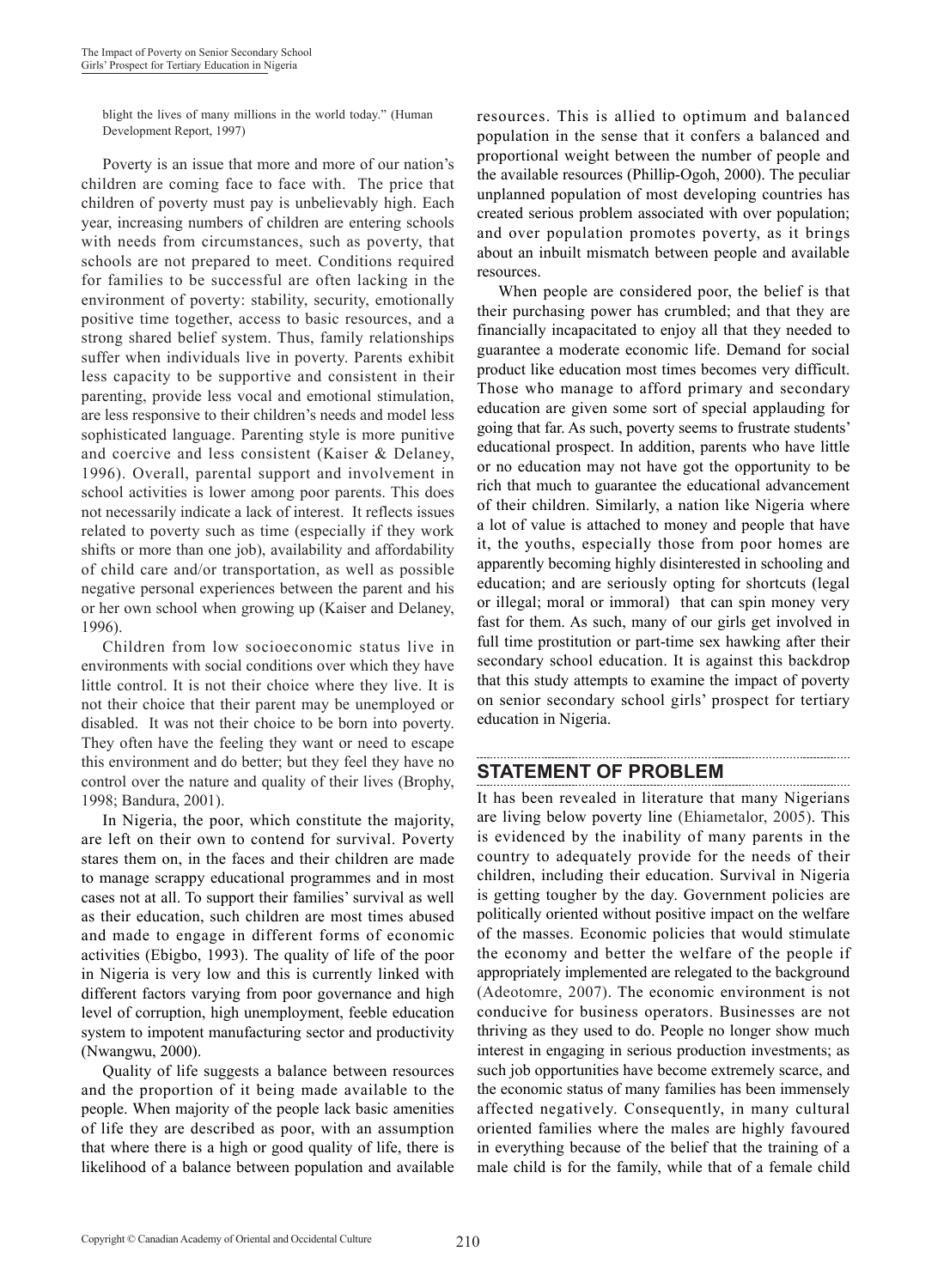is for the prospective husband; girls' prospects for further education is considered second class in favour of that of the boys. The girls are benched at home helping their mothers with domestic work and petty business activities to make money for the training of the boys pending the time a good suitor will come. This is a serious problem. In this scenario, the girls are educationally marginalized as they are given less opportunity to further in their education than the boys. But, is poverty really the cause of this problem? Finding answer to this question describes the entire business of this research.

## **PURPOSE OF THE STUDY**

The purpose of this study is to ascertain whether senior secondary school girls' prospect for tertiary education in Nigeria is influenced by poverty or not. Specifically, this study sought to:

• Examine the relationship between poverty and secondary school girls' prospect for tertiary education in Nigeria; and

• Assess the influence of unemployment on secondary school girls' prospect for tertiary education in Nigeria.

## **RESEARCH QUESTIONS**

The following research questions were raised to guide this study.

• Is there any significant relationship poverty and secondary school girls' prospect for tertiary education in Nigeria?

• Does unemployment have significant influence on secondary school girls' prospect for tertiary education in Nigeria?

## **RESEARCH HYPOTHESES**

The following hypotheses were stated and tested in the study.

**Ho1:** There is no significant relationship between secondary school girls' prospect for tertiary education and poverty in Nigeria.

**Ho2:** Unemployment does not have significant influence on secondary school girls' prospect for tertiary education in Nigeria.

## **SIGNIFICANCE OF THE STUDY**

Senior secondary school students' prospect for tertiary education is important to both policy makers and individual institutions. Tertiary institutions are highly dependent on public money, mainly allocated according to the number of enrolled students. Therefore forecasting senior secondary school students' prospect for tertiary education is therefore useful to inform them of their funding, staff management, tuition and recruitment policies.

Furthermore, for policy makers, understanding the trends in senior secondary school students prospect for tertiary education is crucial for the optimal decision for the higher education system for long term budget planning for a more correct management of the system and more importantly, to anticipate the overall effects of academic qualifications on social and economic development.

This study is a contribution to the few existing literature on the impact of poverty on senior secondary school students' demand for higher education in Nigeria; and will equally serve as a reference document by researchers carrying out research on the same or similar topic.

#### **THEORETICAL FRAMEWORK AND LITERATURE REVIEW**

Prospect for tertiary education is defined as a relationship between prices (tuition fee levels) and quantities (number of applicants). Prospect for tertiary education is the quantity of tertiary education demanded measured by the head count of applicants to public institutions. Thus, demographics, socio-economic, secondary education success rates, female participation, unemployment and some institutional reforms in secondary and tertiary education are statistically significant determinants of prospect for tertiary education (Becker, 1990). According to Adeotomre (2007), prospect for tertiary education is driven by the prospect for an upwardly mobile population and the needs of a globalised economy which invariably leads to expansion and diversification in tertiary education in Nigeria today; hence, the major contributing factors in this expansion include high population growth, expansion in basic and secondary education, and in the number and rate of students applying for tertiary education.

Chang and Hsing (1996) noted that access to tertiary education should not be restricted through wanton policies. He observes that variations in educational development between the southern and northern parts in Nigeria had necessitated the individual of certain policies to engender even natural representation in institutions nationally owned. Adeyemi (2001) emphasizes that the major obstacles to increased access to tertiary education in Nigeria are not prices but the reform policies of quota system, catchment, poor and inadequate facilities and the limited absorptive capacity of Nigerian universities.

The objectives of Joint Admissions and Matriculation Board (JAMB) from inception had been to develop machinery for streamlining university admissions on a uniform and fair basis. But today, Adeyemi (2001) notes that there is a contradiction between the stated goals of JAMB and what are in practice. A quota based system of non academic considerations predominates. JAMB examination has become a political tool used for equalizing educational opportunities between the advantaged states in the south and disadvantaged states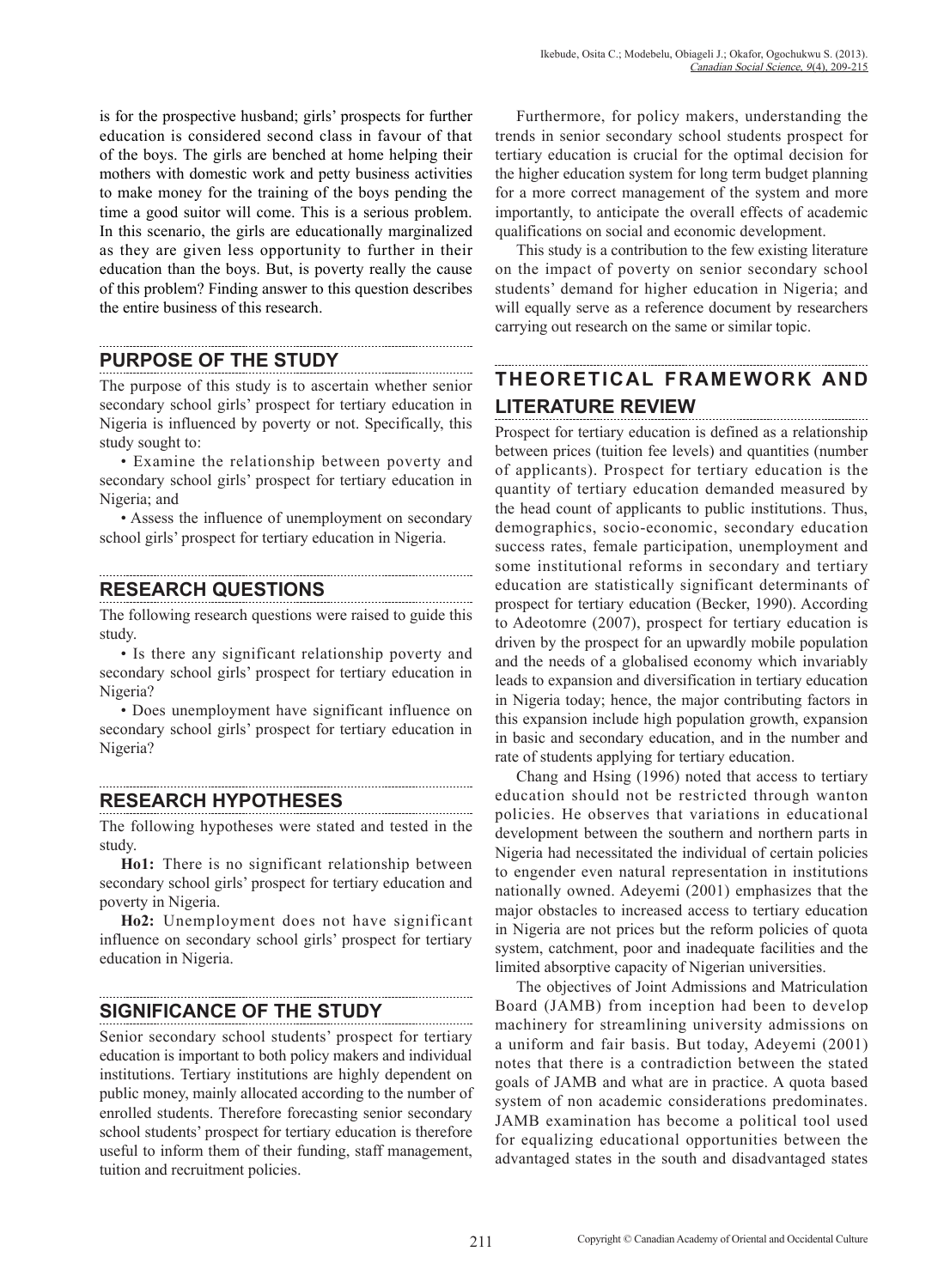in the North. Also, Adeyemi (2001) notes that JAMB documents specified catchment areas, that is, geographical areas from which a tertiary educational institution is permitted or obliged to select candidates. Thus, the general operations of JAMB is turned into a political tool by government to equalize educational development between the North and south, as such continue to decelerate the growth and development of tertiary education in the southern states.

An efficient and effective prospect for tertiary education is a key priority for a democratic society. According to Sachs *et al* (1999), prospect for tertiary education would affect structural discrimination. Systematic or structural inequalities are those that are reliably reproduced overtime along the lines of social group differences on the part of identifiable social agents. This ran across an array of social domains including, income, education, social status (includes cultural, affirmation or stigmatization, health, life expectancy, infant mortality and representation of political institutions.

Allen and Shen (1999) in their studies found that the prospect for tertiary education is relatively sensitive to tuition, thereby confirming tuition fee to be one of the main determinants of prospect for tertiary education. Allen and Shen (1999) also found that students are more apt to attend an institution if it offers them scholarships rather than general grants. He also noted that students have a greater prospect for tertiary education when financial aid is given in bulk at the commencement of the programme as opposed to being evenly distributed over the period of study.

Another study by Becker (1990) has it that an increase in tuition in conjunction with an equal increase in financial aid would lower prospect for tertiary education; and this brings to us the concept of price elasticity of students' prospect for would simply apply as a function of the net price (tuition minus financial aid). But relating students' prospect for to the average gross tuition at other liberal arts schools yielded a statistically insignificant cross elasticity measure. Another study by Canton and De Long (2002) stated that overall students' prospect for was inelastic, and that net tuition should be increased in order to optimize revenues and also noted that by raising net tuition and lowering cost, prospect for would go down.

## **METHODOLOGY**

The research design was purely empirical and it was intended to facilitate the examination of selected control variables on their tendency to influence senior secondary school girls' prospect for tertiary education in Nigeria. The variables involved in this study include both dependent and independent variables. The dependent or endogenous variable is senior secondary school girls' prospect for tertiary education (SGPTE), while the independent or explanatory variables are poverty (POV) and unemployment (UNEMP).

#### **MODEL SPECIFICATION**

It has been revealed in literature (Robert, 2003; and Bratti, McKnight, Naylor and Smith (2004) that both poverty and unemployment are inversely related to a child's education. Based on this submission, we specify the regression model for this study with some modification. Our regression model, therefore expresses senior secondary school girls' prospect for tertiary education (SGPTE) as a function of poverty (POV) and unemployment (UNEMP). The functional form of the model is shown thus:

 $SGPTE = f (POV, UNEMP)$  (1)

Taking the linear approximation of the above functional equation (equ. 1), we have:

$$
SGPTE = \beta_0 + \beta_1 POV + \beta_2 UNEMP \qquad (2)
$$

Equation 2 is finally specified in an econometric or linear stochastic form as follows:

 $SGPTE = \beta_0 + \beta_1 POV + \beta_2 UNEMP + \mu_t$  (3)

Where: SGPTE = Senior Secondary School Girls' Prospect for Tertiary Education measured by annual total female applicants for tertiary education;

POV = Poverty to be captured by Poverty Index for Nigeria;

UNEMP = Unemployment captured by annual unemployment rate;

 $\beta_0$  = constant or intercept

 $\beta_1 - \beta_2$  = various slope coefficients

 $\mu_t$  = Error Term

The stochastic model above was formulated to determine the relationship existing between the endogenous and exogenous variables of this study. The a-priori assumptions for the model parameters are: β  $1<sub>1</sub> < 0$ ; and  $\beta<sub>2</sub> < 0$ . These signs  $\beta<sub>1</sub> < 0$  and  $\beta<sub>2</sub> < 0$ ; imply that inverse relationship is expected between poverty (POV) and Senior Secondary School Girls' Prospect for Tertiary Education (SGPTE); and also between unemployment and Senior Secondary School Girls' Prospect for Tertiary Education (SGPTE).

## **DATA AND SOURCES**

The poverty index for Nigeria (1992 – 2011), which was used to capture the level of poverty in Nigeria, was sourced from Professor J. Umoh's calculations from National Bureau of Statistics and Annual Digest of Statistics (various issues) based on UN estimated Nigerian population of 167million in 2011. Annual total female applications for tertiary education, which was used to measure Senior Secondary School Girls' Prospect for Tertiary Education was sourced from Joint Admissions and Matriculation Board (JAMB) Admission records (various issues), while unemployment rate which was used to capture the level unemployment in Nigeria was sourced from the CBN statistical bulletin from 1992  $-2011.$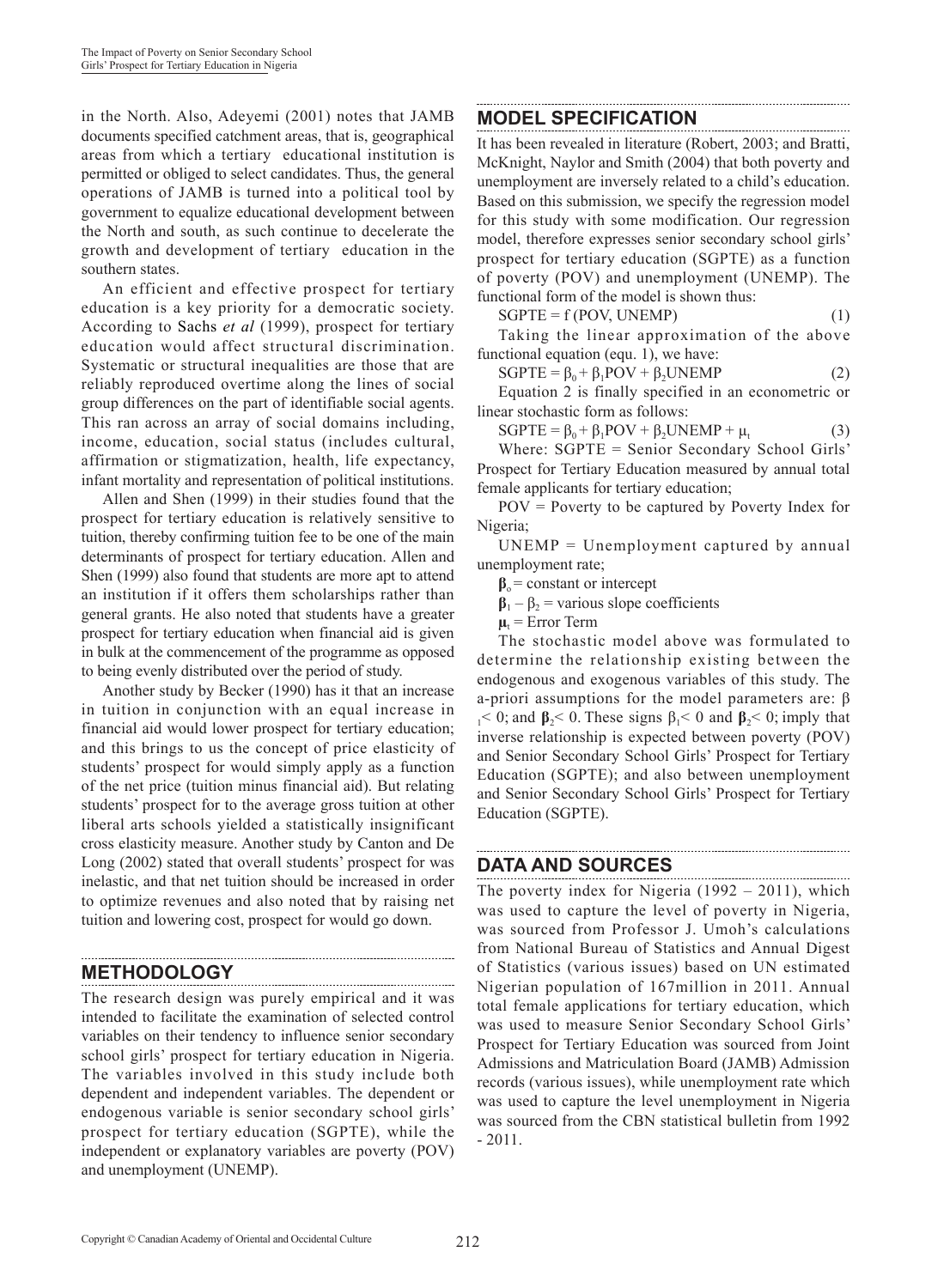#### **ESTIMATION TECHNIQUES**

First and foremost, it has been revealed in literature (Granger and Newbold, 1974) that most time series data are not stationary; and that research carried out with them or inferences drawn from them are not only likely to be spurious or non-sense, but will violate the classical econometric assumption, thus making the result unreliable for policy making; hence, a unit root or stationarity test is usually carried out on the time series data used for a study to detect the order of integration of the variables. Accordingly, the stationarity status of the time series data used for this study was determined using the Dickey - Fuller (1979) unit root test as follows:

$$
\Delta Y_{t} = \lambda Y_{t-1} + V_{t} \tag{4}
$$

But, given the inherent weakness of the unit root test to distinguish between null and the alternative hypotheses, the augmented Dickey - Fuller (ADF) test was further conducted as follows:

$$
\Delta Y_{t} = \alpha + \beta t + \delta Y_{t-1} + \gamma_{i} \sum_{t=1}^{m} \Delta Y_{t-1} + \varepsilon_{t}
$$
 (5)

Where  $\Delta$  is the first difference operator,  $\epsilon$  is the new random error term, m is the optimum number of lags needed to obtain "white noise'. The null hypothesis of non-stationarity is rejected if the estimated ADF statistic is found to be larger in absolute term or more negative than its critical values at 1 or 5 percent level of significance.

The parameters of the model formulated for this study were estimated, using the Ordinary Least Square (OLS) regression technique. Specifically, the multiple regression analysis was employed in this study. This is because the regression analysis is very reliable and widely used in research involving large time series. In addition, the test for the presence or absence of multicolinearity in the regression line of our model was carried out using correlation matrix; while the Durbin Watson statistics was used to test for the presence or absence of serial or autocorrelation in the model. However, since this study's data is time series, we did not test for heteroskedasticity in the model, as that has to do with cross sectional data analysis.

#### **EVALUATION OF ESTIMATED MODEL**

Three criteria were employed to evaluate our estimated model. First, the results of the estimated model were economically assessed by ascertaining whether the a-priori expectations were satisfied or not. Second, the estimated R-squared (R2) or coefficient of determination was used to assess the goodness of fit of the model, that is, to ascertain the proportion of the total variation in the dependent variable that is explained by the regression line or the explanatory variables. The estimated t-statistic values were used to determine the significance of the individual explanatory variables in explaining changes in the dependent variable. The calculated t-values were compared with the t-table values at 5% level of significance and n-k degrees of freedom to test the respective hypotheses posited for the study. In addition, while the calculated f-statistic was compared with the critical f-statistic at 5% alpha level and k-1 and n-k degrees of freedom to test the overall significance of the estimated model, the outcome of the correlation matrix of the explanatory variables of our model was used to determine whether there is presence of multicolinearity among the variables or not; and the result of the Durbin Watson statistics was used to ascertain whether there is presence of serial or autocorrelation in our model or not.

## **DATA ANALYSIS**

As earlier stated, the model specified above is to show the impact of poverty on senior secondary school girls' prospect for tertiary education in Nigeria during the period under study (1992 – 2011). The study adopted the ordinary least square (OLS) regression technique using econometric views – 7 software to analyze the study's data. The estimated result is presented below.

## **THE UNIT ROOT TEST**

Granger and Newbold (1974), Granger (1986), have demonstrated that if time series variables are non stationary, all regression results with these time series will differ from the conventional theory of regression with stationary series. That is, regression coefficients with nonstationary variables will be spurious and misleading. To get over this problem, we test for stationarity of the time series using the Augmented Dickey Fuller (ADF) test. The result of the test is presented in the table below.

| <b>Table 1</b> |                       |  |
|----------------|-----------------------|--|
|                | <b>Unit Root Test</b> |  |

| Variable     | ADF calculated value at level | ADF calculated value at 1 <sup>st</sup><br>difference | McKinnon 5% critical<br>value | <b>Order of Integration</b> |
|--------------|-------------------------------|-------------------------------------------------------|-------------------------------|-----------------------------|
| <b>SGPTE</b> | $-0.136496$                   | $-8.161384$                                           | $-3.5562$                     | I(1)                        |
| <b>POV</b>   | $-0.845192$                   | $-5.590621$                                           | $-3.6661$                     | I(1)                        |
| <b>UNEMP</b> | $-0.962633$                   | $-5.928811$                                           | $-2.9627$                     | 01                          |

In the table above, time series of senior secondary school girls' prospect for tertiary education (SGPTE), poverty (POV) and unemployment (UNEMP) are stationary at first difference, since the ADF value of each variable at first difference is greater than the McKinnon 5% critical values.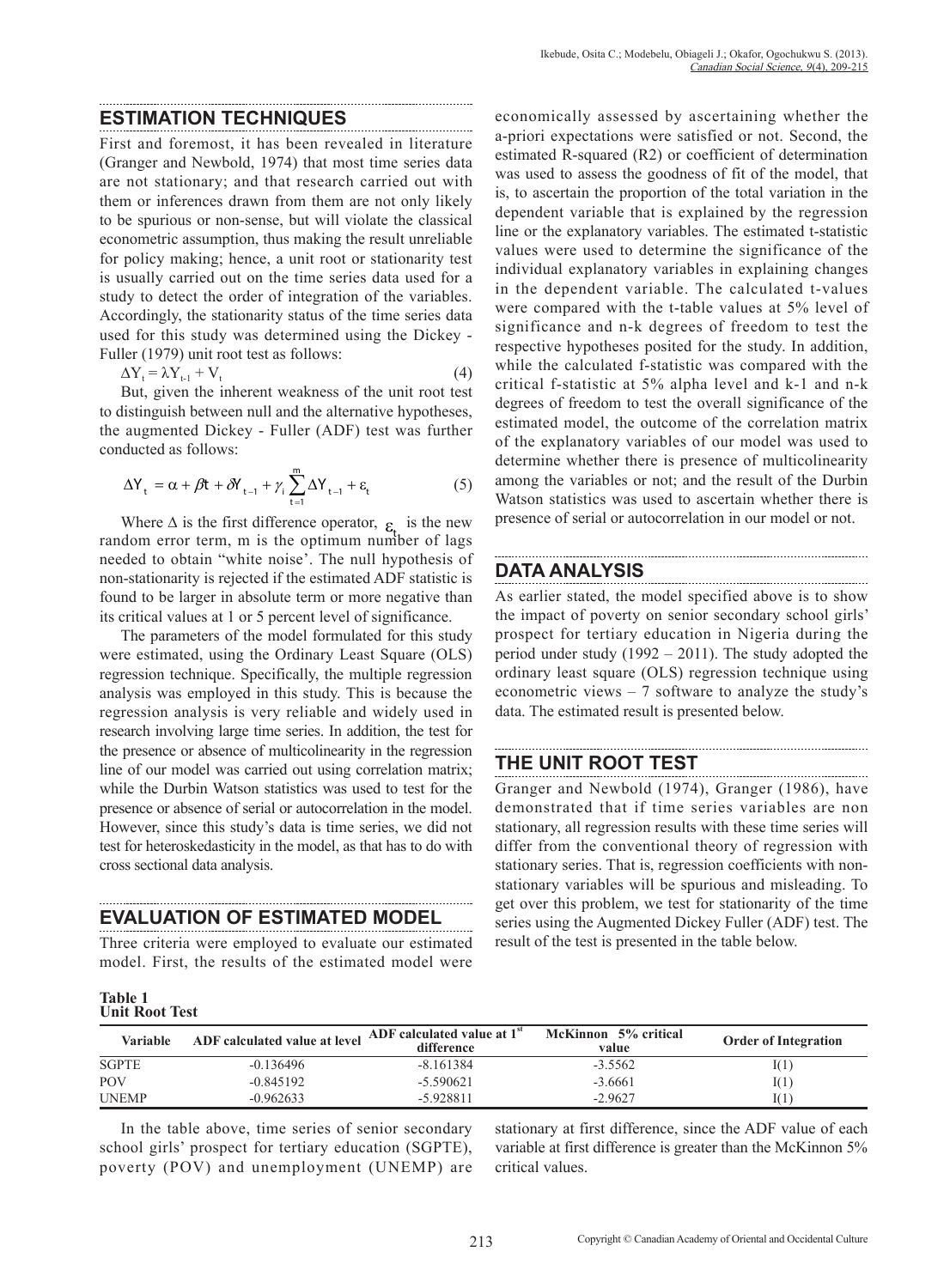| Variable           | Coefficient | <b>Std. Error</b>     | t-Statistic | Prob.       |  |
|--------------------|-------------|-----------------------|-------------|-------------|--|
| C                  | 11.65130    | 0.286187              | 40.71213    | 0.0000      |  |
| <b>LOGPOV</b>      | $-0.004386$ | 0.001007              | $-4.353573$ | 0.0002      |  |
| <b>UNEMP</b>       | $-0.009176$ | 0.001501              | $-6.113213$ | 0.0001      |  |
| R-squared          | 0.955457    | Mean dependent var    |             | 12.69076    |  |
| Adjusted R-squared | 0.941930    | S.D. dependent var    |             | 0.443336    |  |
| S.E. of regression | 0.138835    | Akaike info criterion |             | $-0.960043$ |  |
| Sum squared resid  | 0.481882    | Schwarz criterion     |             | $-0.726510$ |  |
| Log likelihood     | 19.40065    | F-statistic           |             | 67.67695    |  |
| Durbin-Watson stat | 1.750260    | Prob(F-statistic)     |             | 0.000000    |  |
|                    |             |                       |             |             |  |

**Table 2 Presentation of Estimated Result**

Dependent Variable: LOGSGPTE

Source: Authors Computation

# **INTERPRETATION OF RESULT AND DISCUSSION**

First and foremost, the value of the coefficient of multiple determinations  $(R^2)$  of the OLS estimate shows that 94 percent systematic variation in senior secondary school girls' prospect for tertiary education in Nigeria can be explained by the regressors (POV, UNEMP). This shows a good fit as only 6 percent systematic variation in senior secondary school girls' prospect for tertiary education (SGPTE) in Nigeria is left unaccounted for by the model, which we attribute to the error term. The calculated f-statistic value of 67.67695 is greater than the critical f-statistic value of 6.11 at 5% level of significance given 2 and 17 degrees of freedom, which shows that the variations in senior secondary school girls' prospect for tertiary education in Nigeria could be attributed to changes in the independent variables (poverty and unemployment). In addition, the outcome of the correlation matrix of the explanatory variables of our model showed the absence of multicolinearity among the variables, while the value of Durbin Watson statistic of 1.7503, clearly indicates the absence of serial correlation in the model, thus the model is good for forecast and policy.

The signs of the slope coefficients are in line with apriori expectations indicating that the model behaved well. The coefficient of poverty shows that a negative relationship exists between poverty and senior secondary school girls' prospect for tertiary education, which implies that a one percent reduction in the level of poverty will increase senior secondary school girls' prospect for tertiary education in Nigeria by 0.004386, ceteris paribus. In addition, the calculated t-statistic value of -4.353573 is greater than the critical t-value of 2.11 given 17 degrees of freedom at 0.05 significance level. As a result, null hypothesis one was rejected and the alternative accepted in confirmation that poverty is a significant determinant of senior secondary school girls' prospect for tertiary education in Nigeria. This result supports that of Ebigbo (1993) who noted that in Nigeria, the children of the poor are made to manage scrappy educational programmes and in most cases not at all.

The coefficient of unemployment indicates also that there is a negative relationship between unemployment and senior secondary school girls' prospect for tertiary education in Nigeria, which implies that a one percent reduction in the level of unemployment will increase senior secondary school girls' prospect for tertiary education in Nigeria by 0.009176. The calculated t-statistic value of -6.113213 is greater than the critical t-value of 2.11 given 17 degrees of freedom at 0.05 significance level. As a result, null hypothesis two was rejected and the alternative accepted in affirmation that unemployment has significant influence on senior secondary school girls' prospect for tertiary education in Nigeria. This result is in consonance with that of Nwangwu (2000) who noted that the quality of life of the poor in Nigeria is very low and this is currently linked with different factors varying from poor governance and high level of corruption, high unemployment, and feeble education system to impotent manufacturing sector and productivity. When parents are jobless or underemployed, they may be financially incapacitated to give their children the basic necessities of life including education.

#### **IMPLICATIONS OF THE FINDINGS FOR POLICY AND PRACTICE**

The findings of this research have serious implications for policy and practice in Nigeria. Governments should not only direct policy actions towards encouraging the education of the girls from poor homes by creating separate scholarship platforms for them that can fund their education from secondary school to university level; but also should extend the free education policy to secondary school level in order to give every child from a poor home the opportunity to have at least secondary education. This would help to reduce the girl-child trafficking for sex work, as well as all poverty stimulated juvenile delinquencies in the country.

Policy actions should as well be directed by governments towards the provision of social goods that will create enabling business environment for investors to